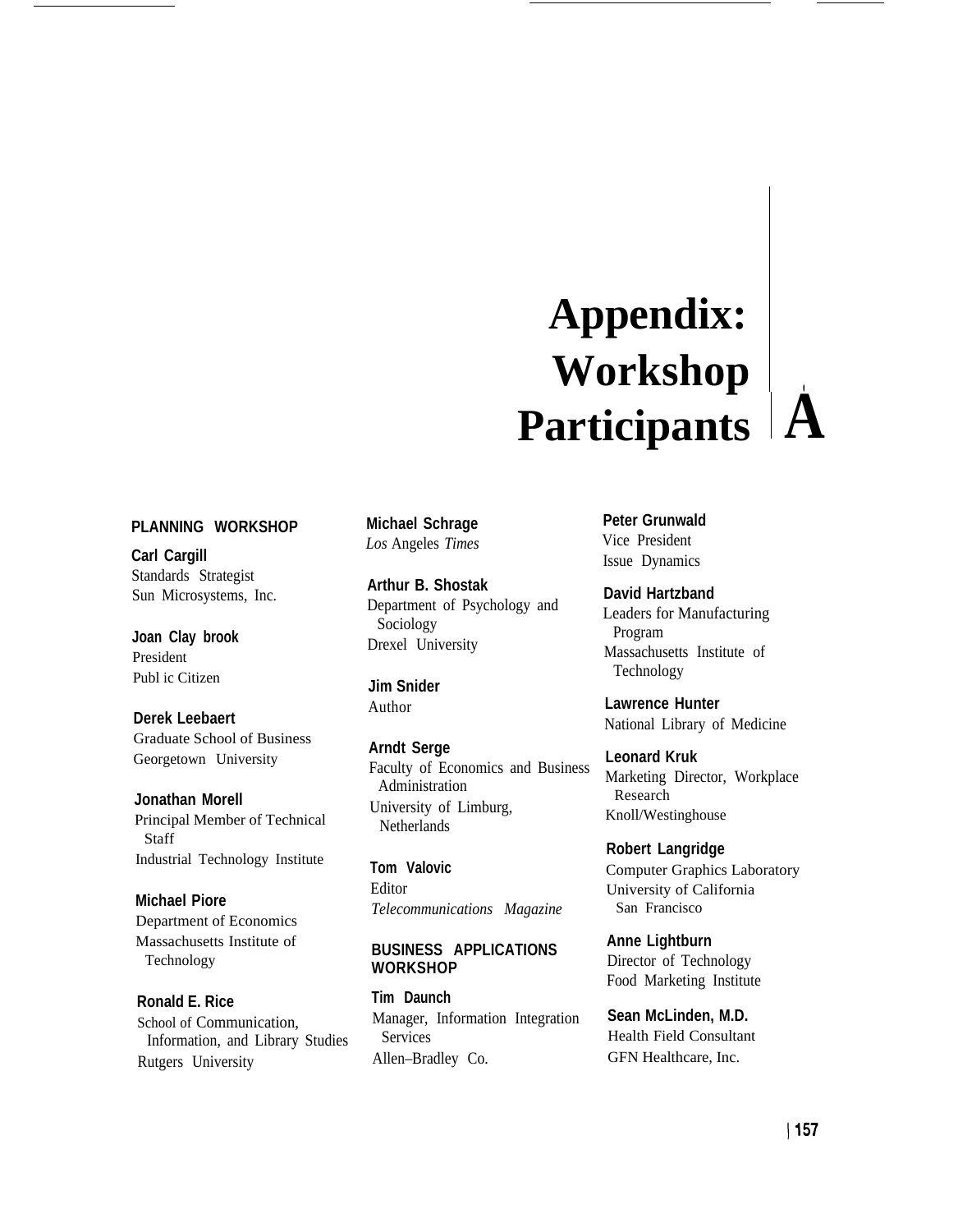#### **158 I Electronic Enterprises: Looking to the Future**

**Robert Mittman** Senior Research Fellow Institute for the Future

**Jonathan Morell** Principal Member of Technical Staff Industrial Technology Institute

**John Quarterman** Editor of *Matrix News* Texas Internet Consulting

**Ted Rybeck** Director of Research Advanced Manufacturing Research

**Patricia Sachs** Visiting Professor Expert Systems Laboratory NYNEX Science & Technology

# **Bruce Shriver**

Professor University of Southwestern Louisiana

**Michael Spring** Professor

Department of Information Sciences University of Pittsburgh

#### **PRODUCTIVITY WORKSHOP**

**Daniel Appleton** President D. Appleton Co., Inc.

**Paul Attewell** Professor of Sociology The City University of New York

**Daniel Bell** Scholar–In–Residence American Academy of Arts and Sciences

**Lewis Branscomb** Professor John F. Kennedy School of Government Harvard University

**Erik Brynjolfsson** Assistant Professor/Management Science Massachusetts Institute of Technology

**Jim Eichner** Executive Director Expert Systems Laboratory NYNEX

**Meg Graham** Manager, Research Information and Infrastructure Xerox PARC

**Martin Hoffmann** Senior Visiting Fellow Center for Technology, Policy and Industrial Development Massachusetts Institute of Technology

**Brian Kahin** Director, Information Infrastructure Project Harvard University

**Robert Kaplan** Professor Harvard Business School Harvard University

**Martin Baily**<br> **Jim Keller**<br> **Gharles Bofferding**<br> **Gharles Bofferding**<br> **Information Infrastructure Project** Executive Director Senior Economist Information Infrastructure Project Brookings Institution Harvard University SPEEA (Boeing Union)

**Thomas W. Malone** Professor Sloan School of Management Massachusetts Institute of Technology

**Warren McFarlan** Professor Harvard Business School Harvard University

**Patricia Sachs** Visiting Professor Expert Systems Laboratory NYNEX

**Edward Steinmueller** Deputy Director Center for Economic Policy Research

**Bill Wittland** Williams Marketing Services, Inc.

**Steven Wildman** Associate Professor Department of Communications Studies Northwestern University

## **LABOR MANAGEMENT WORKSHOP**

**Jim Berm** Executive Director Federation for Industrial Retention and Renewal

**Ron Blackwell** Assistant to the President for Economic Affairs Amalgamated Clothing & Textile Workers Union